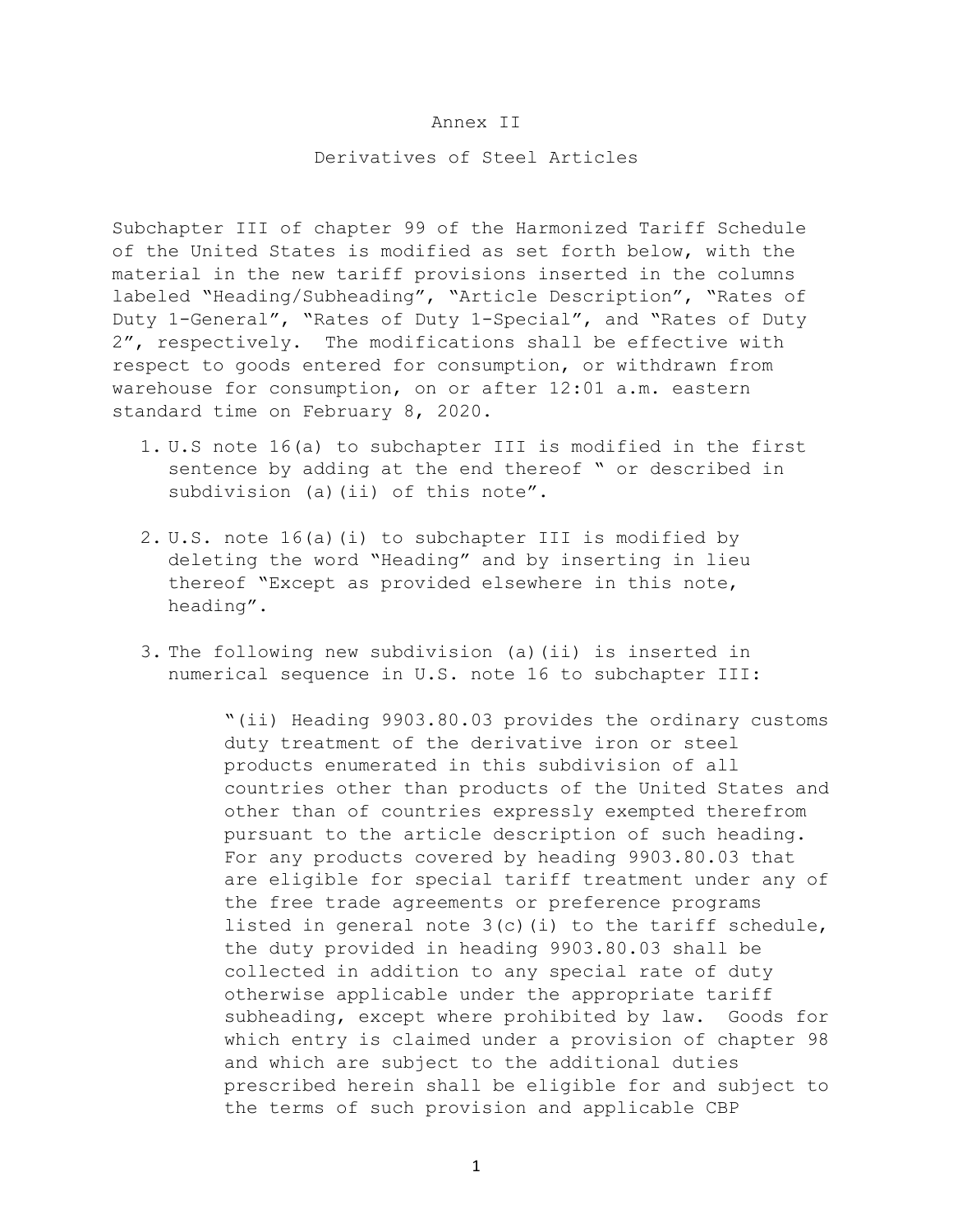regulations, except that duties under subheading 9802.00.60 shall be assessed based upon the full value of the imported article. No claim for entry or for any duty exemption or reduction shall be allowed for the derivative iron or steel products enumerated in this subdivision under a provision of chapter 99 that may set forth a lower rate of duty or provide dutyfree treatment, taking into account information supplied by CBP, but any additional duty prescribed in any provision of this subchapter or subchapter IV of chapter 99 shall be imposed in addition to the duty in heading 9903.80.03. Heading 9903.80.03 shall apply only to the following derivative iron or steel products:

- (A) nails, tacks (other than thumb tacks), drawing pins, corrugated nails, staples (other than those of heading 8305) and similar articles, of iron or steel, whether or not with heads of other material (excluding such articles with heads of copper), suitable for use in powder-actuated handtools, threaded (described in subheading 7317.00.30); and
- (B) nails, tacks (other than thumb tacks), drawing pins, corrugated nails, staples (other than those of heading 8305) and similar articles, of iron or steel, whether or not with heads of other material (excluding such articles with heads of copper), of one piece construction, whether or not made of round wire; the foregoing described in statistical reporting numbers 7317.00.5503, 7317.00.5505, 7317.00.5507, 7317.00.5560, 7317.00.5580 or 7317.00.6560 only and not in other statistical reporting numbers of subheadings 7317.00.55 and 7317.00.65;
- (C) bumper stampings of steel, the foregoing comprising parts and accessories of the motor vehicles of headings 8701 to 8705 (described in subheading 8708.10.30); and
- (D) body stampings of steel, for tractors suitable for agricultural use (described in subheading 8708.29.21)."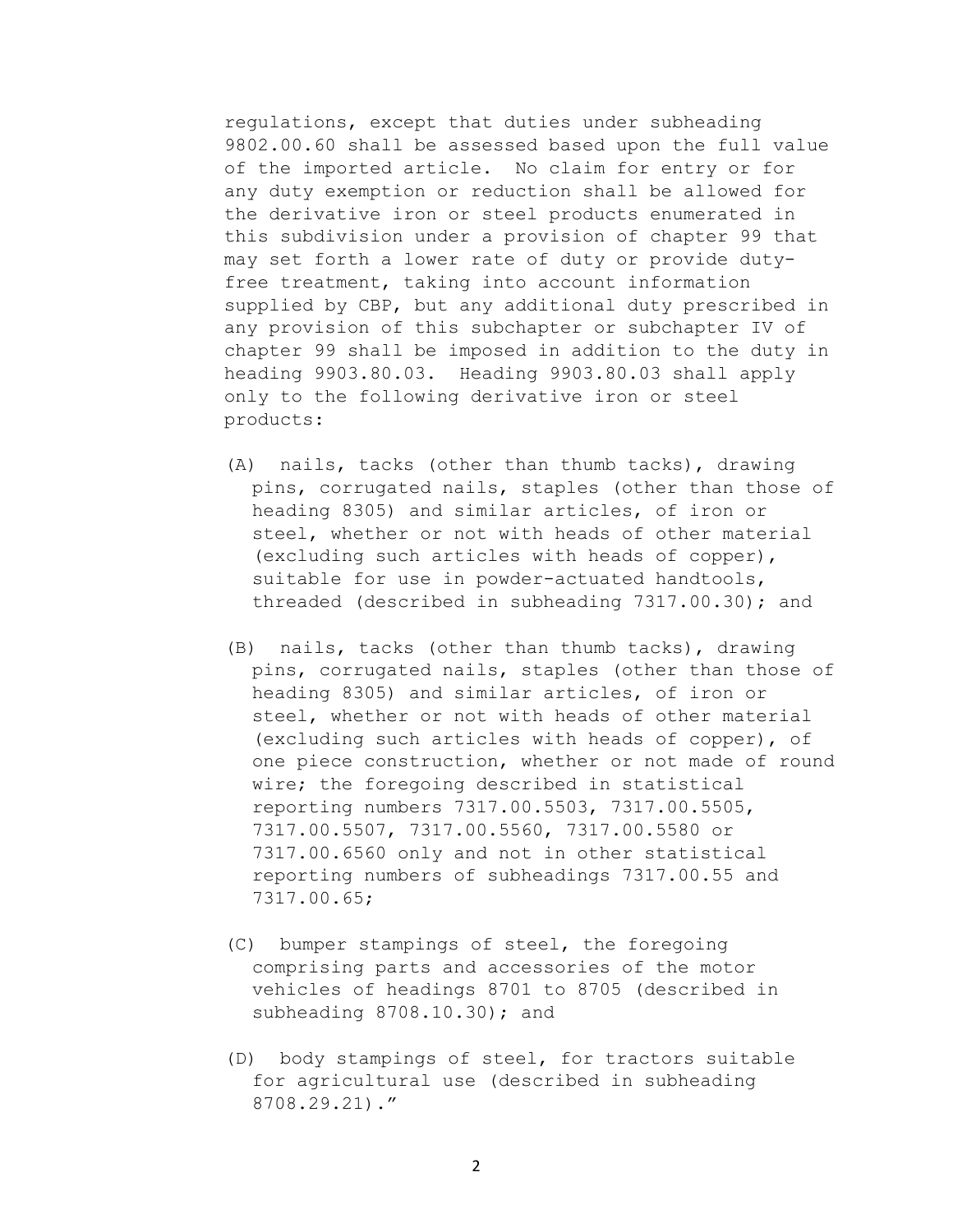- 4. Subdivision (c) of U.S. note 16 to subchapter III is modified:
	- a. by deleting "heading 9903.80.01" and by inserting in lieu thereof "headings 9903.80.01 and 9903.80.03,"; and
	- b. by deleting "individual iron or steel products otherwise covered by subdivision (b) of this note" and inserting in lieu thereof "individual derivative iron or steel products or individual iron or steel products otherwise covered by subdivision (a)(ii) or subdivision (b) of this note, respectively,".
- 5. Subdivision (d) of U.S. note 16 to subchapter III is modified by inserting after "inclusive," the following: " or any importer of derivative iron or steel products covered by this note under heading 9903.80.03,".
- 6. The article description of heading 9903.80.01 is modified by deleting "Products" and by inserting in lieu thereof "Except for derivative iron or steel products described in heading 9903.80.03, products".
- 7. The following new heading is inserted in such subchapter III in numerical sequence:

| "9903.80.03 Derivative iron or |          |          |          |
|--------------------------------|----------|----------|----------|
| steel products                 |          |          |          |
| enumerated in U.S.             |          |          |          |
| note $16(a)$ (ii) to           |          |          |          |
| this subchapter,               |          |          |          |
| except products of             |          |          |          |
| Argentina, of                  |          |          |          |
| Australia, of                  |          |          |          |
| Brazil, of Canada,             |          |          |          |
| of Mexico, of South            |          |          |          |
| Korea, or any                  |          |          |          |
| exclusions that may            |          |          |          |
| be determined and              |          |          |          |
| announced by the               |          |          |          |
| Department of                  |          |          |          |
| Commerce                       | The duty | The duty | The duty |
|                                | provided | provided | provided |